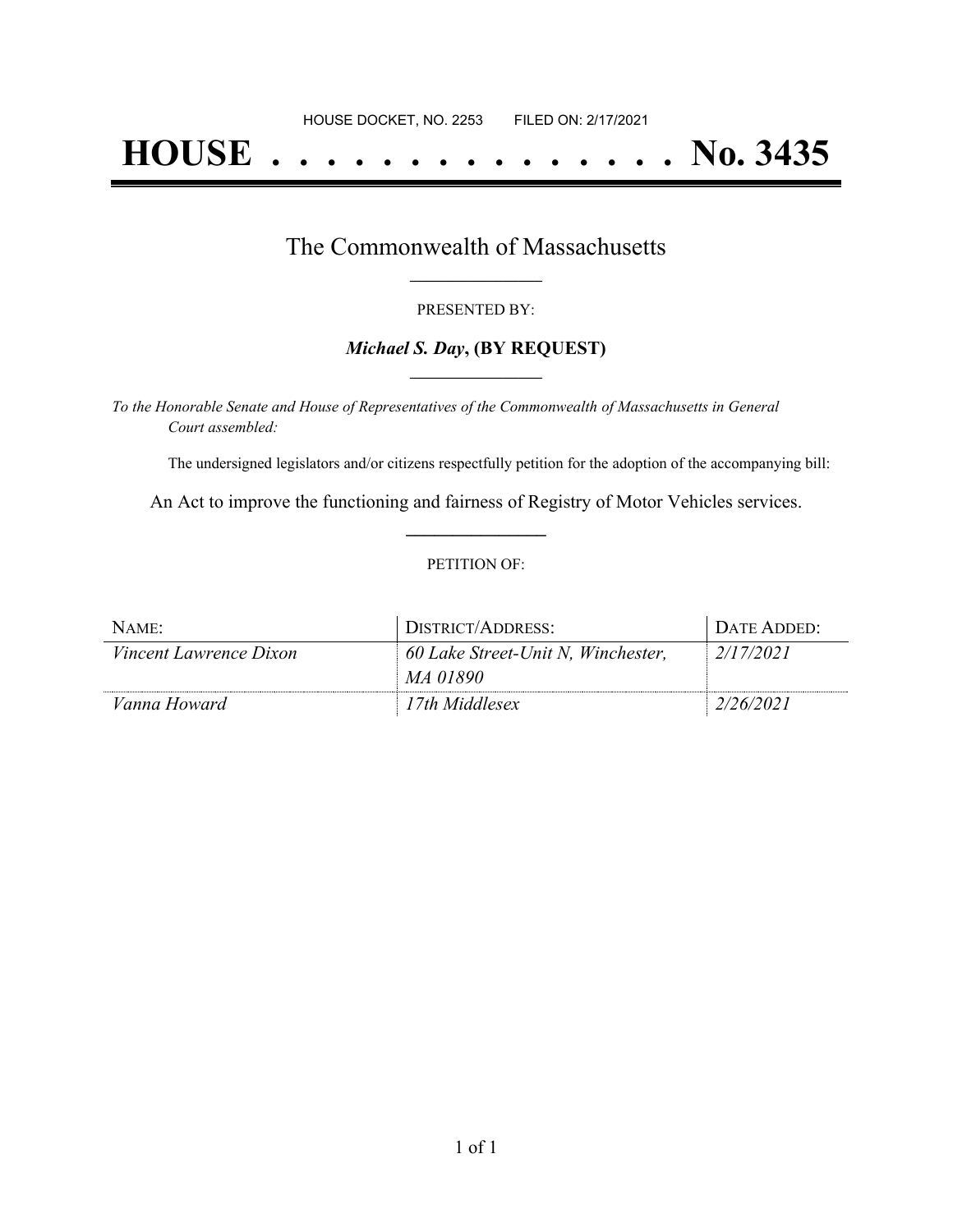# **HOUSE . . . . . . . . . . . . . . . No. 3435**

By Mr. Day of Stoneham (by request), a petition (accompanied by bill, House, No. 3435) of Vincent Lawrence Dixon and Vanna Howard for legislation to encourage local service delivery of Registry of Motor Vehicle services. Transportation.

### The Commonwealth of Massachusetts

**In the One Hundred and Ninety-Second General Court (2021-2022) \_\_\_\_\_\_\_\_\_\_\_\_\_\_\_**

**\_\_\_\_\_\_\_\_\_\_\_\_\_\_\_**

An Act to improve the functioning and fairness of Registry of Motor Vehicles services.

Be it enacted by the Senate and House of Representatives in General Court assembled, and by the authority *of the same, as follows:*

|  | SECTION 1. The Massachusetts General Laws are hereby amended by inserting the |  |  |
|--|-------------------------------------------------------------------------------|--|--|
|  |                                                                               |  |  |

2 following new chapter:

 PURPOSE – Given, the relatively wide spread of geography of The Commonwealth of Massachusetts, and the various costs, and conveniences, relating to traffic enforcement, public motor vehicle safety, and various effectiveness of service delivery, as well as convenience and fairness; it is the purpose of this legislation, to encourage local service delivery of Registry of Motor Vehicle (RMV) services, as is desired, in local municipalities, through town, city, and other non-state governmental legal jurisdictions.

 All standard Massachusetts Registry of Motor Vehicles (RMV) services, may be delivered by qualifying local municipal, and other non-state governmental organizations; mostly the cities, and towns of The Commonwealth of Massachusetts, under the approved supervision of the Registry of Motor Vehicles.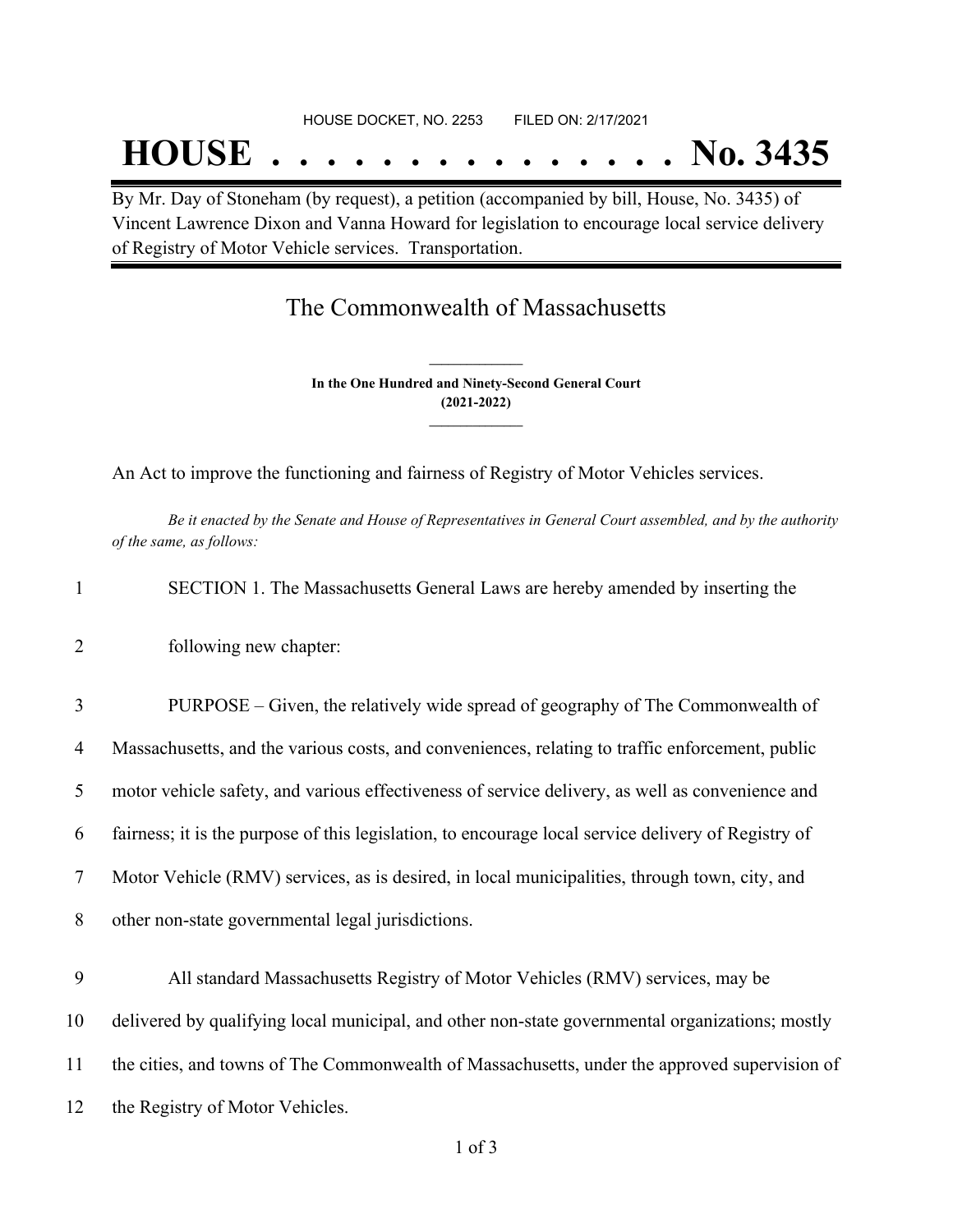While it is considered that such services, may be delivered in person, during regular business hours; appropriate regulation to describe such services, on-line, as appropriate, may be described. SECTION 2. All of these, and related services, shall be authorized, by Registry Local Government Agreements (RLGA), voted, signed, and authorized by distinct town, city, or other local, non-state governments, and the Registry of Motor Vehicles of Massachusetts. SECTION 3. The Registry of Motor Vehicles, is hereby authorized to monitor, negotiate, and establish such RLGA agreements, while ensuring that all appropriate standards, are met. These include: • Defining local offices, such as Traffic & Parking; Parking Enforcement, Town 23 Clerk Offices; and/or relevant staff, that perform such functions; that shall be authorized to perform specified Registry functions. • Determining what revenue share, the local government shall have, in performing these services. • Providing approvable RLGA agreements, which shall be subject to appropriate approval, by the appropriate local government bodies, such as Select Boards, City Councils, and Town Meetings, as is the normal practice in each municipal jurisdiction, and/or other non-state government organizations. • Other non-Commonwealth of Massachusetts entities, that presently provide such services, continue to be authorized, in providing such services, on their existing basis.